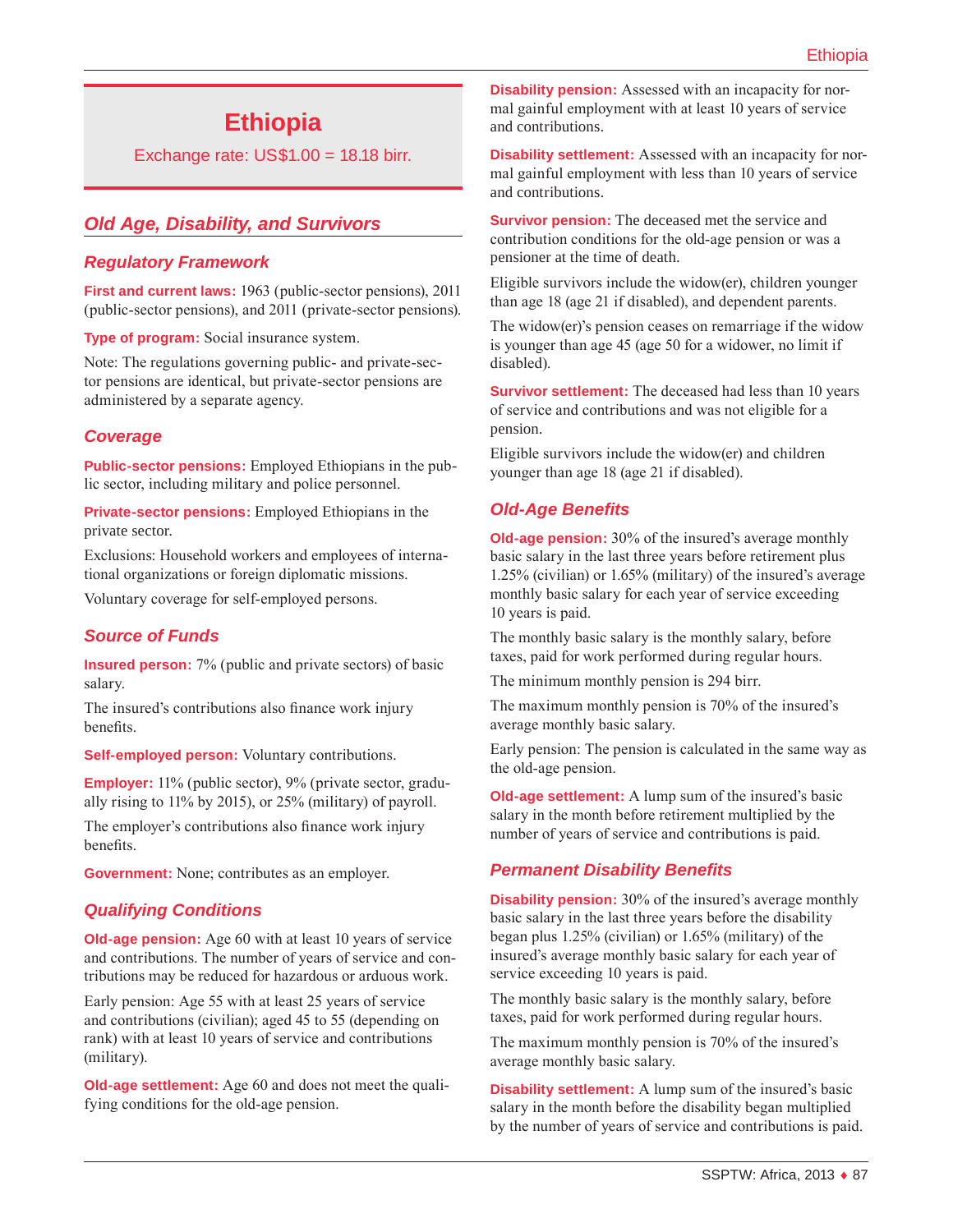# *Survivor Benefits*

**Survivor pension:** 50% of the old-age or disability pension the deceased received or was entitled to receive is paid to the widow(er).

**Orphan's pension:** 20% of the old-age or disability pension the deceased received or was entitled to receive is paid for each eligible orphan; 30% for full orphans.

**Dependent parent's pension:** 15% of the old-age or disability pension the deceased received or was entitled to receive is paid to each eligible parent; 20% if there are no other eligible survivors.

**Survivor settlement:** A lump sum is paid to eligible survivors in the same proportion as the other survivor benefits.

All survivor benefits combined must not exceed 100% of the deceased's monthly old-age or disability pension.

# *Administrative Organization*

Public Servants' Social Security Agency, managed by a board and a director general, administers the public-sector pension scheme.

Private Organization Employees' Social Security Agency, managed by a tripartite board, administers the privatesector pension scheme.

# *Sickness and Maternity*

## *Regulatory Framework*

#### **Cash sickness and maternity benefits:** No statutory benefits are provided.

The public service amendment proclamation (2002) and the labor proclamation (2003) require employers to provide paid sick leave for up to three months. 100% of earnings is paid for the first month; thereafter, 50% of earnings.

The public service amendment proclamation (2002) and the labor proclamation (2003) require employers to provide paid maternity leave for up to 60 days after childbirth; thereafter, sick leave may be paid if there are complications arising from childbirth.

**Medical benefits:** A new health insurance system for public- and private-sector workers was approved by parliament in 2010 but has not yet been implemented.

# *Work Injury*

## *Regulatory Framework*

**First and current law:** 1963 (public-sector pensions), 2011 (public-sector pensions), and 2011 (private-sector pensions).

**Type of program:** Social insurance system.

Note: The regulations governing public- and private-sector pensions are identical, but private-sector pensions are

administered by a separate agency. The new laws were implemented on June 24, 2011.

The labor proclamation (2003) allows for the provision of private insurance for public-sector employees.

## *Coverage*

**Public-sector pensions:** Employees in the public sector, including military and police personnel.

**Private-sector pensions:** Employees in the private sector.

Exclusions: Household workers and employees of international organizations or foreign diplomatic missions.

Voluntary coverage for self-employed persons.

## *Source of Funds*

**Insured person:** See source of funds under Old Age, Disability, and Survivors.

**Self-employed person:** Voluntary contributions.

**Employer:** See source of funds under Old Age, Disability, and Survivors.

**Government:** See source of funds under Old Age, Disability, and Survivors.

# *Qualifying Conditions*

**Work injury benefits:** There is no minimum qualifying period.

## *Temporary Disability Benefits*

A lump sum of 47% of the insured's monthly basic salary multiplied by five years multiplied by the assessed degree of disability is paid.

The monthly basic salary is the monthly salary, before taxes, paid for work performed during regular hours.

An authorized medical board assesses the degree of disability.

## *Permanent Disability Benefits*

**Permanent disability pension:** 47% to 70% of the insured's monthly basic salary is paid according to the assessed degree of disability.

An authorized medical board assesses the degree of disability.

If the value of the disability pension is less than or equal to the insured's entitlement to the old-age pension, the old-age pension is paid, up to 70% of the insured's monthly basic salary.

## *Survivor Benefits*

**Survivor pension:** 50% of the pension the deceased received or was entitled to receive is paid to the widow(er).